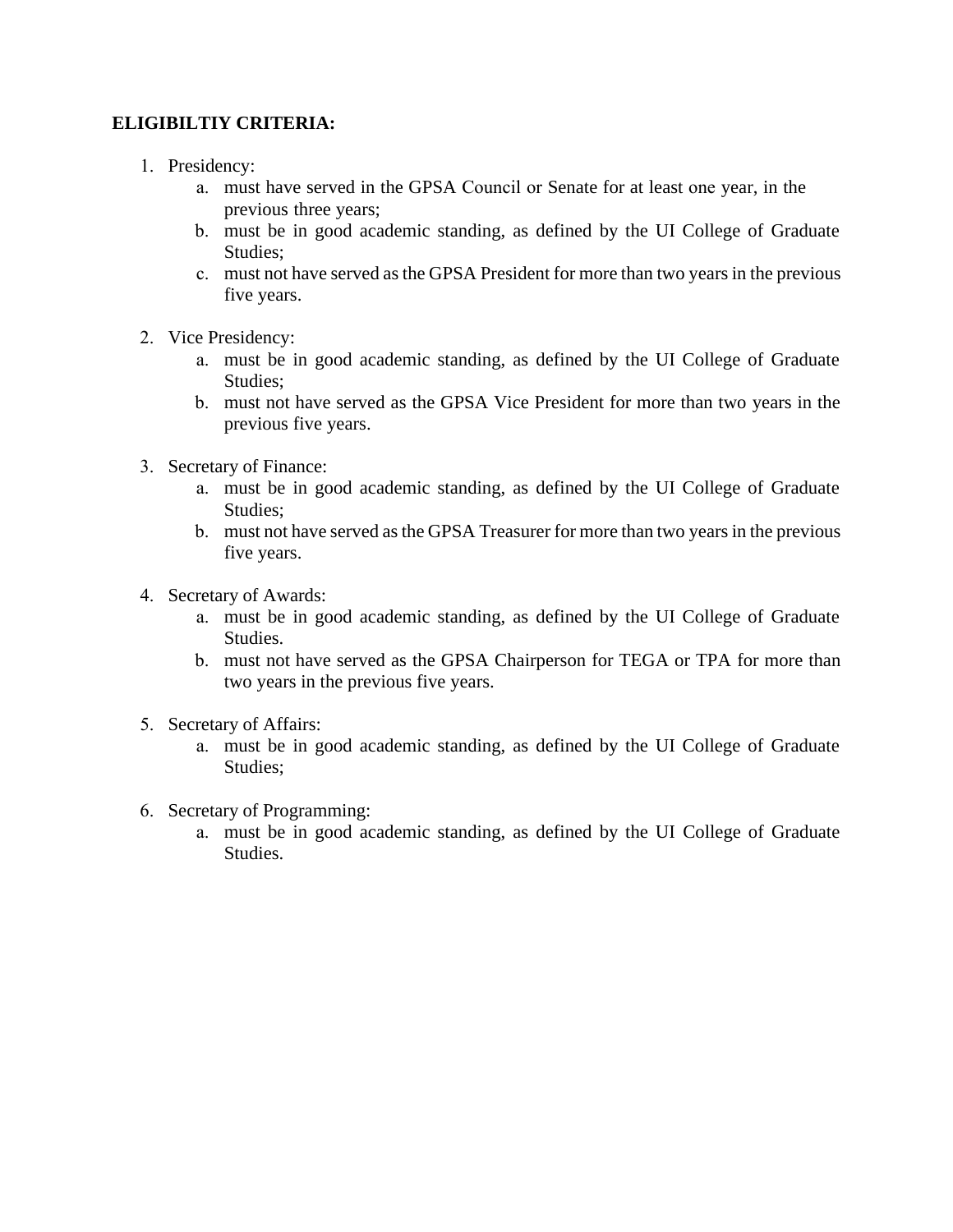## **DUTIES:**

- 1. The GPSA President is bound by duty to:
	- a. advise and supervise all GPSA related bodies and activities;
	- b. ensure all GPSA Council acts are in the interest of GPSA membership and if necessary, veto acts of the GPSA Council;
		- i. a presidential veto can be overridden by a two-third majority vote of the GPSA membership, provided at least fifteen percent of the GPSA membership votes in a special election called by the GPSA Council.
	- c. act as the liaison between GPSA and the UI administration, the Board of Regents, and other local, state, and national agencies;
		- i. ensure GPSA is represented on all UI committees, by appointing Council members as needed.
	- d. cultivate graduate student activity at UI through regular outreach with and encouragement of graduate student clubs, including:
		- i. coordinating with Graduate Student Organizations (GSOs) to ensure that they receive GSO benefits;
		- ii. maintaining regular office hours to interact with GPSA membership.
	- e. as and when required, form the GPSA Special Initiatives ad-hoc committee, as specified by Article XII of GPSA Constitution and ensure proper functioning of the Committee;
	- f. represent GPSA on the UI Faculty Senate, the UI Graduate Council, the UI Student Conduct Board, and the UI Student Media Board;
	- g. prepare and present at least two presidential activity reports during each of Fall and Spring semester's Council meetings;
	- i. the presidential activity report shall include reports from GPSA representatives on UI committees and any other external committees.
- 2. The GPSA Vice President is bound by duty to:
	- a. preside over GPSA Council meetings and call on the Secretaries to report on progress and activities during Council meetings;
	- b. ensure that there exists at least one Council Member in the GPSA Council, from every UI College, except the colleges of Law and Graduate Studies;
		- i. appoint a Council Member from a UI College, if the GPSA Council fails to recruit at least one Council Member from that UI College;
	- c. ensure all bills and referenda are properly written and submit such items before the GPSA Council for consideration;
	- d. submit all bills to the GPSA President for signature or veto within one day of passage by the GPSA Council;
	- e. create Committees for the proper functioning of the GPSA, as specified by Article XII of GPSA Constitution and ensure proper functioning of the Committees;
	- f. represent GPSA on the UI Graduate Council, the UI Student Conduct Board, and the UI Student Activity Fee committee.
- 3. The GPSA Secretary of Finance is bound by duty to:
	- a. once every semester, present an expenditure report for GPSA's overall expenses